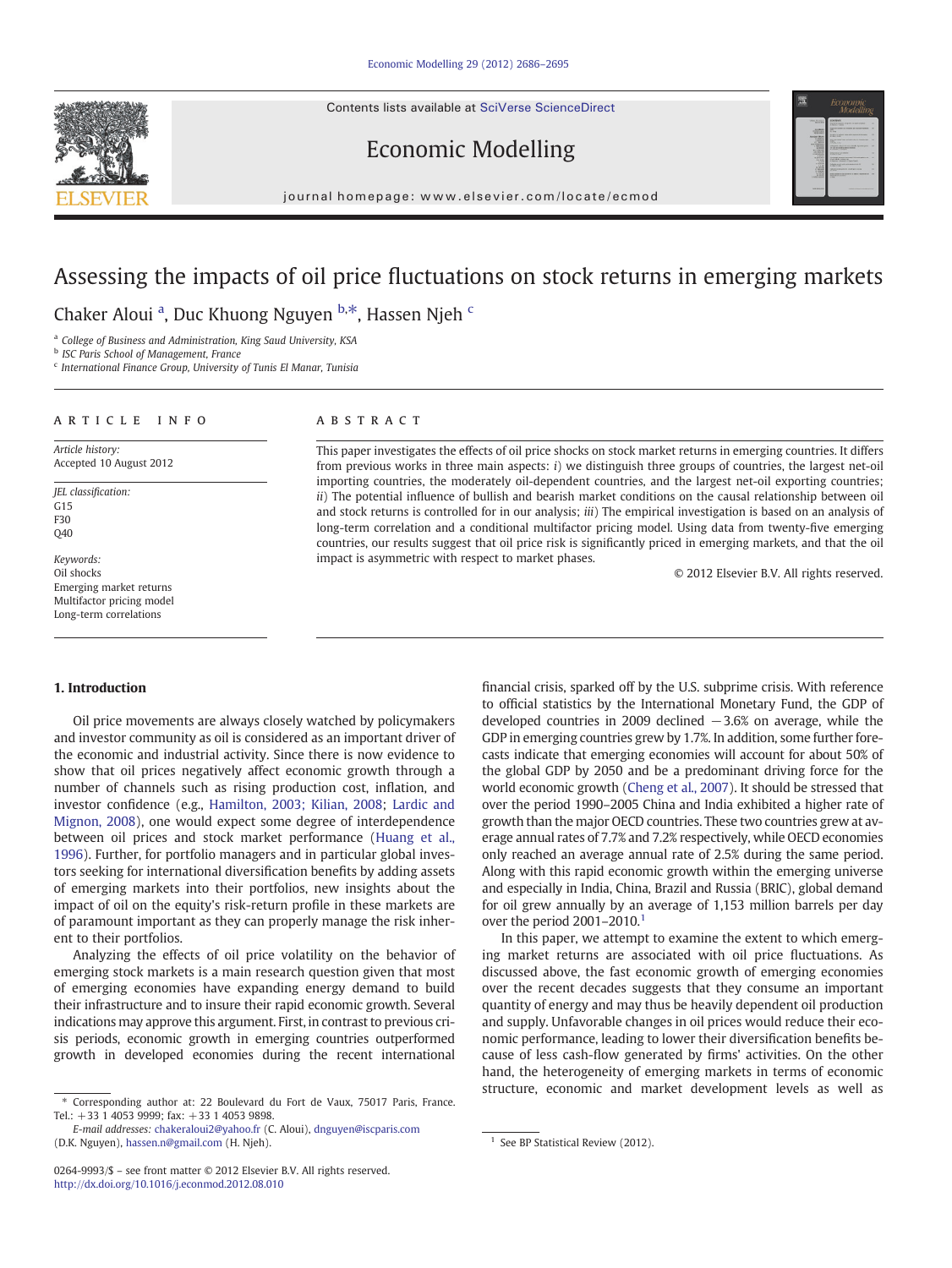international market integration could result in country-specific behavior in response to oil shocks.

Many studies of the energy finance literature have recently investigated the relationship between oil price movements and stock markets around the world. The study of [Jones and Kaul \(1996\)](#page--1-0) reveals that stock market returns in the US, the UK, Canada and Japan respond negatively to the changes in oil prices. This result is however not confirmed by [Huang et al. \(1996\)](#page--1-0) who are unable to establish a significant link between oil futures returns and stock returns at the aggregate level using the US data. By contrast, in a more recent study, [Sadorsky](#page--1-0) [\(1999\)](#page--1-0) investigates the impact of oil price shocks on a set of several economic variables including real aggregate stock returns in the US, represented by the difference between the continuously compounded returns on the S&P 500 index and inflation rate. The author shows that changes in oil prices and oil price volatility have significant negative impact on stock returns. Further, the oil impact on stock returns was found to be more important than do T-bill interest rate after 1986. The empirical findings of subsequent studies focusing on devel-oped countries are globally consistent with those of [Sadorsky \(1999\)](#page--1-0).<sup>2</sup> For example, [Park and Ratti \(2008\)](#page--1-0) examine the oil-stock market relationship for the US and 13 European countries over the period 1986– 2005 and document that oil prices significantly affect real stock returns contemporaneously and/or within the following month. There is, in addition, some evidence that stock markets in oil-importing countries are more affected by oil price movements than those in oil-exporting countries. [Jawadi et al. \(2010\)](#page--1-0) employ a nonlinear adjustment framework to investigate the relationship between stock and energy markets and provide some evidence of regime-switching behavior for stock-oil price deviations as well as a nonlinear mean-reverting adjustment mechanism in the joint dynamics of oil and stock prices.

Some papers have addressed the issue of oil price shocks and stock markets in developing countries, but inconsistent with prior research on developed countries they do not always find evidence of significant oil price impact on stock market returns. [Choi and Hammoudeh](#page--1-0) [\(2006\)](#page--1-0) examine the long-run interaction between five stock markets of the Gulf Cooperation Council (GCC) and three global factors including oil spot price index, and report that oil prices changes have no direct effects on any GCC markets. Meanwhile, oil prices are found to affect stock returns in the GCC markets in a nonlinear manner according to [Maghyereh and Al-Kandari \(2007\).](#page--1-0) Using data from 21 emerging markets, [Basher and Sadorsky \(2006\)](#page--1-0) find strong evidence that oil price risk is relevant for explaining variations in stock returns based on both unconditional and conditional analysis, but the impact direction depends on the frequency of data used (daily, weekly and monthly). There is also evidence to support nonlinear relationship between oil risk and stock returns. These results are however not corroborated by [Maghyereh \(2004\)](#page--1-0) and [Cong et al. \(2008\)](#page--1-0) who do not find any significant impact of oil prices on stock returns of 22 emerging markets and China respectively. To a lesser extent, [Nandha and Hammoudeh](#page--1-0) [\(2007\)](#page--1-0) conclude that of the 15 countries in the Asia-Pacific region only stock markets in the Philippines and South Korea are sensitive to oil price changes in the short run. Possible explanations for this divergence of empirical results may include the differences across studied countries in terms of levels of energy-consumption efficiency as well as of economic and market development. It should be noted that at the empirical level, econometric methods such as vector autoregressive (VAR) models, error-correction models (ECM), cointegration, Markov switching regime models as well as univariate and multivariate GARCH-type models are often employed to shed light on the interactive linkages between oil and stock markets.

In this study we also examine the impact of oil price volatility on emerging market returns using a long-term correlation analysis and a conditional international multifactor pricing model in the spirit of Basher and Sadorsky  $(2006).$ <sup>3</sup> To the best of our knowledge, this is the first study that performs long-term correlation between oil and stock returns conditionally on the findings of asset pricing models. The combination of these approaches permits to test whether oil shock represents a risk factor of emerging stock market returns, with respect to the nature of their long-term comovement.

Our results, drawn from a sample of 25 emerging markets, show a significant and positive relationship between oil-related beta and stock returns in moderately oil-dependent countries during bullish markets, and a negative relationship during bearish markets for the largest net oil-exporting countries. The largest net oil-importing countries are however insensitive to oil's beta whatever the market phases. Moreover, when rolling-correlation method is estimated and analyzed with respect to conditional oil-related betas, we find that emerging countries are particularly affected by oil price increases. Accordingly, oil price is likely to be a systematic risk factor for the pricing of emerging market assets, which is consistent with the results of [Mohanty et al. \(2010\)](#page--1-0) that oil price exposure of some oil and gas listed firms in Central Eastern European (CEE) countries changes through time. Note however that our findings are sensitive to the models and sample periods being used.

The remainder of the paper is organized as follows. Section 2 presents the data and empirical modeling strategy. [Section 3](#page--1-0) discusses the results obtained from our analysis. [Section 4](#page--1-0) concludes the paper and provides some practical implications of the results.

#### 2. Data

Our sample covers 25 emerging market countries including Egypt, Morocco, South Africa, China, India, Indonesia, Korea, Malaysia, Pakistan, Philippines, Taiwan, Thailand, Jordan, Turkey, Czech Republic, Hungary, Poland, Russia, Argentina, Brazil, Colombia, Chile, Mexico, Peru, and Venezuela. The data consist of daily closing index prices on individual emerging markets and World stock market, collected from MSCI Barra database (Morgan Stanley Capital International). The 10-year study period runs from September 29, 1997 to November 2, 2007 for a total of 2,512 daily observations. The period 2008–2010 is intentionally excluded from our analysis in order to avoid serious distortions in the oil-stock market links, potentially caused by the global financial crisis. Compared to [Basher and Sadorsky \(2006\)](#page--1-0), we have a shorter, but a more recent dataset that allows us to consider countries such as China, Russia, Hungary and Czech Republic. This is important because economic growth and market development of these countries seem to have a high degree of dependence on oil and refined products. All data are expressed in U.S. dollars in order to consistently gauge their homogeneous features and to avoid the impact of currency risks on empirical results.

As for oil data, we employ daily closing prices of West Texas Intermediate (WTI) crude oil futures contract, available from the U.S. Energy Information Administration (EIA), and compute oil returns using the log difference of oil prices. Note that this contract is provided by

<sup>&</sup>lt;sup>2</sup> Examples include [Ciner \(2001\)](#page--1-0) for the US stock markets, [Papapetrou \(2001\)](#page--1-0) for the Greek stock market, and [El-Sharif et al. \(2005\)](#page--1-0) for the UK evidence, [Aloui and Jammazi](#page--1-0) [\(2009\),](#page--1-0) and [Jammazi and Aloui \(2010\)](#page--1-0) for G7 countries.

 $^3\,$  Our analysis focuses on aggregate market level, and thus does not cover the impact of oil prices on sectorial stock returns and companies' returns as well. The interested readers can, however, refer to, among others, [Henriques and Sadorsky \(2008\),](#page--1-0) [Nandha and Faff](#page--1-0) [\(2008\)](#page--1-0), [Arouri and Nguyen \(2010\),](#page--1-0) [Ramos and Veiga \(2011\),](#page--1-0) and [Lee et al. \(2012\)](#page--1-0) for a detailed discussion of these topics. For example, the findings of [Arouri and Nguyen](#page--1-0) [\(2010\)](#page--1-0) suggest that the reactions of stock returns to oil price changes differ greatly depending on the activity sector, and that introducing oil asset into a diversified portfolio of stocks allows to significantly improve its risk-return characteristics. Using four-variable VAR model to analyze the empirical linkages among energy stock prices, technological stock prices, oil prices and interest rates, [Henriques and Sadorsky \(2008\)](#page--1-0) show that oil prices Granger cause stock prices of alternative energy companies.